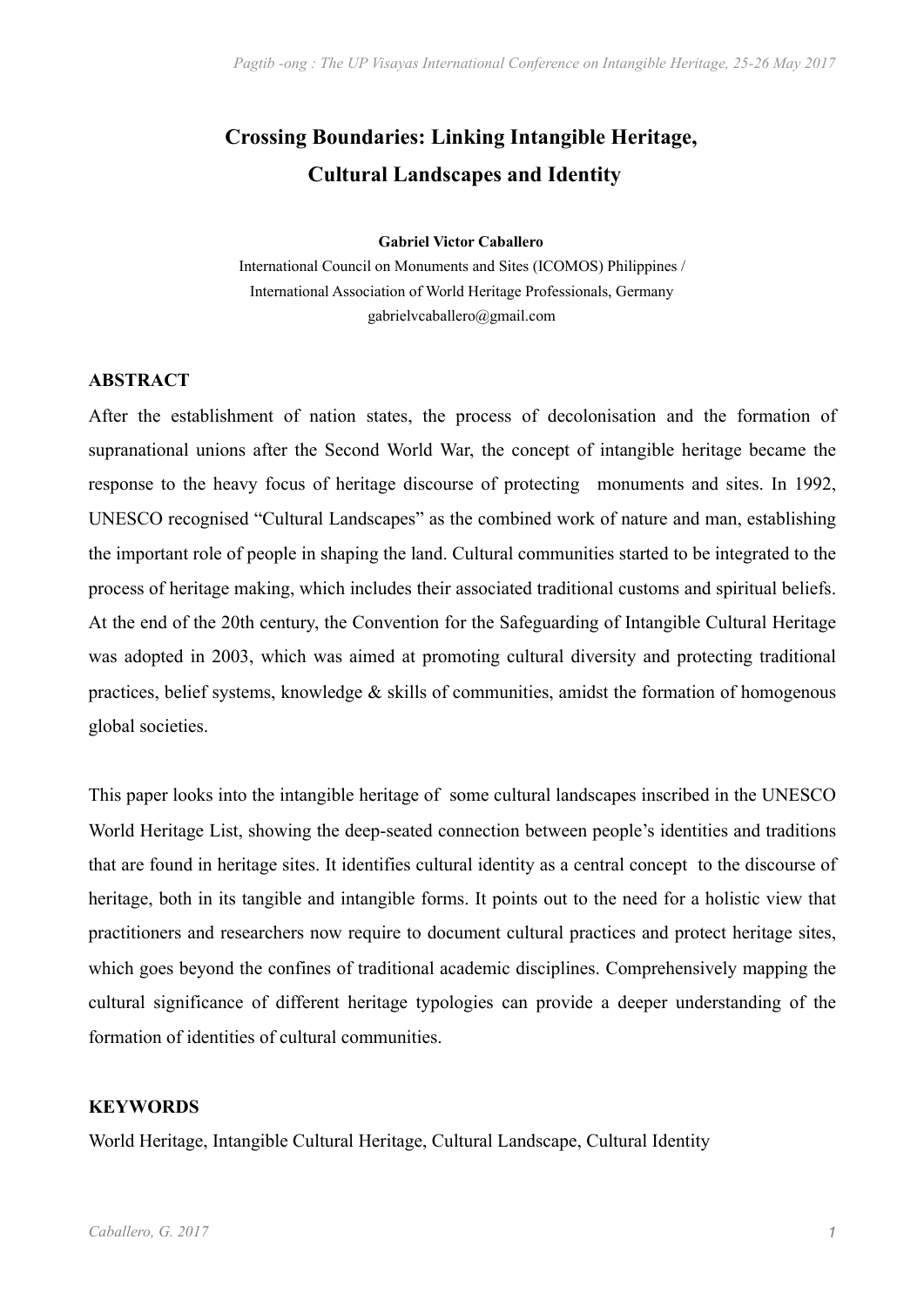# **DEVELOPMENT OF GLOBAL HERITAGE DISCOURSE**

The definition of what constitutes as heritage has evolved over the last few decades of the 20th century. From a heavy focus on tangible, monumental forms, dedicated to what Richard Engelhardt refers to as the three traditional Ps - "Princes, Priests and Politicians", a fourth P signifying "People", has emerged as a growing force in heritage discourse (Taylor, 2008). After the two World Wars, policies and academic studies on heritage conservation, particularly in Europe and North America was primarily focused on saving abandoned buildings, restoring edifices damaged by war or documenting those that have become obsolete because of changing times. Several international charters and conventions were formulated to preserve cultural monuments, such as the 1954 Hague Convention (Convention for the Protection of Cultural Property in the Event of Armed Conflict) which protects historic buildings in times of war and conflict, the 1964 Venice Charter (ICOMOS International Charter for the Conservation and Restoration of Monuments and Sites) which focuses on conserving and restoring monuments, and the famous 1972 World Heritage Convention (UNESCO's Convention Concerning the Protection of World Cultural and Natural Heritage) which identifies cultural and natural heritage sites of "Outstanding Universal Value".

During the end of the twentieth century, exploration on the concepts of permanence/ impermanence, static/living and the role of people in constructing meaning became part of heritage discourse (Ruggles & Silverman, 2009). In 1992, UNESCO recognised that "Cultural Landscapes" as the combined work of nature and man, which identified the important role of human societies in shaping the land. The concept also embraced the diversity of interactions between man and the environment, highlighting people's role in sustainable use of the land, preserving traditional techniques of land use and maintaining biological diversity (UNESCO, 2008). Such recognition of public heritage placed cultural communities as part of the process of heritage making, celebrating the importance of people's associated traditional customs and spiritual beliefs.

Cultural landscapes are becoming important topics of study of heritage as an exploration of the morphology of the land resulting from the interplay between customs, cultural values and land-use practices (Wylie, 2007). Three main categories of cultural landscapes have been identified by the Operational Guidelines of the World Heritage Convention (UNESCO, 2008). The first category is the clearly defined landscape designed and created intentionally by man, wherein gardens and parklands are good examples. Second is the organically evolved landscape, resulting from an *Caballero, G. 2017 2*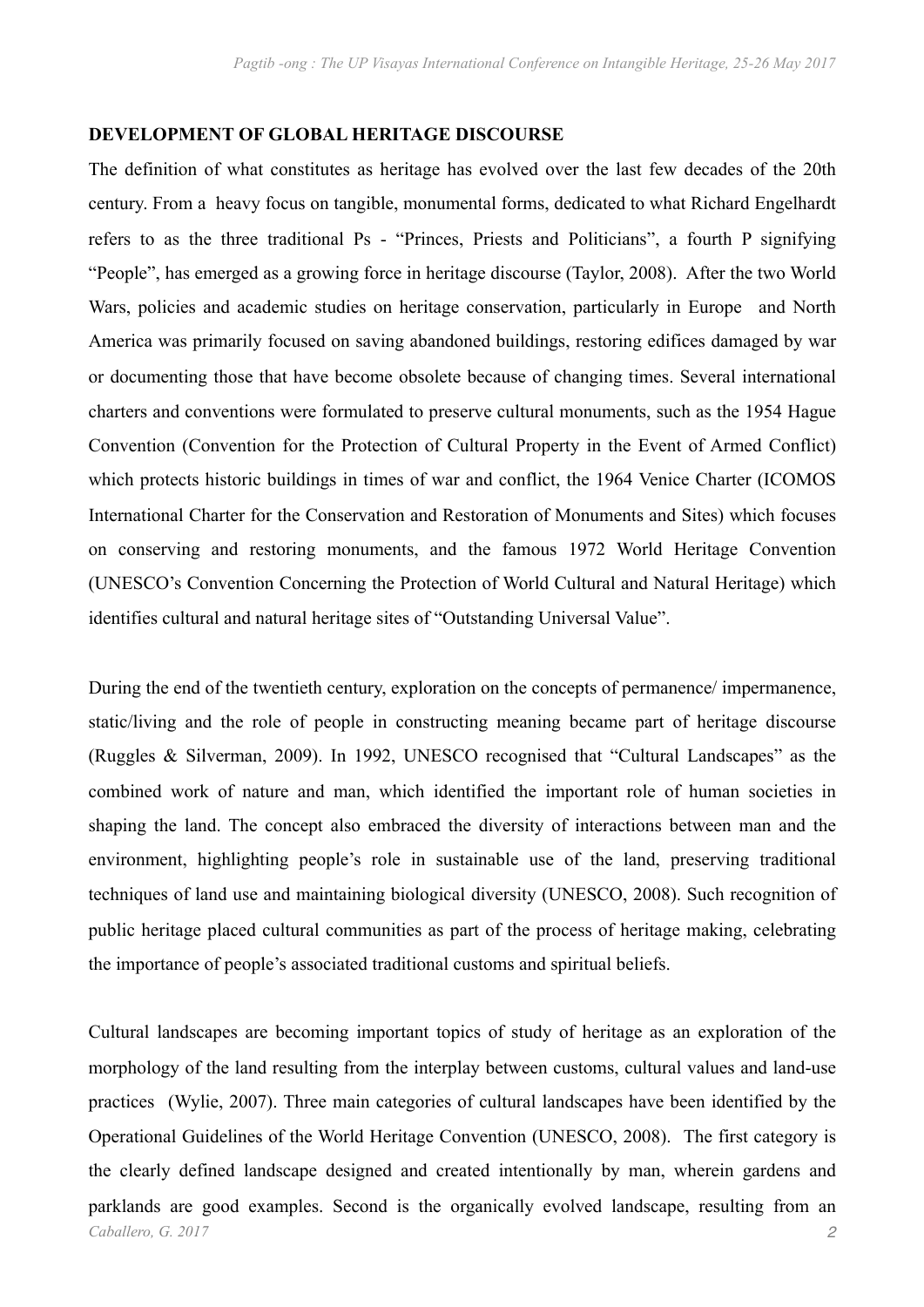evolution of social, administrative, economic and religious imperatives. There are two subcategories below this, which is a relict landscape and a continuing landscape. The last category is the associative cultural landscape, which possesses important religious, cultural or artistic associations to nature. The manifestation of material culture on these sites may be insignificant or even absent (ibid).

Although the role of people as an active shaper of tangible heritage sites was identified with the concept of cultural landscapes, it was the UNESCO "Recommendation on the Safeguarding of Traditional Culture and Folklore" in 1989, which specifically targetted the preservation of people's intangible heritage. The Recommendation considered measures to be taken to identify, preserve, disseminate and protect "traditional culture and folklore" and encouraged international collaboration to facilitate such measures (Bouchenaki, 2003). The preamble of the Recommendation states its rationale:

*Considering that folklore forms part of the universal heritage of humanity and that it is a powerful means of bringing together different peoples and social groups and of asserting their cultural identity,* 

*Noting its social, economic, cultural and political importance, its role in the history of the people, and its place in contemporary culture,* 

*Underlining the specific nature and importance of folklore as an integral part of cultural heritage and living culture,* 

*Recognizing the extreme fragility of the traditional forms of folklore, particularly those aspects relating to oral tradition and the risk that they might be lost…* 

The 1989 Recommendation became the starting point of understanding the importance of intangible heritage in forming identities and promoting diversity of living cultures around the world. Equally important declarations after that were the 1999 UNESCO "Proclamation of Masterpieces of the Oral and Intangible Heritage", which identified more than eighty forms of cultural spaces and expressions submitted by UNESCO Member States, and the 2001 Universal Declaration of Cultural Diversity which highlighted that each tradition is equally valuable as part of humanity's intangible heritage (Bouchenaki, 2003; Rugs & Silverman, 2009). The 2003 UNESCO "Convention for the Safeguarding of Intangible Cultural Heritage" became the culmination of several international policies mentioned earlier that was aimed at promoting cultural diversity and protecting traditional practices, belief systems, knowledge  $\&$  skills of communities, amidst the formation of homogenous global societies. This convention became an equivalent counterpart of the World Heritage *Caballero, G. 2017 3*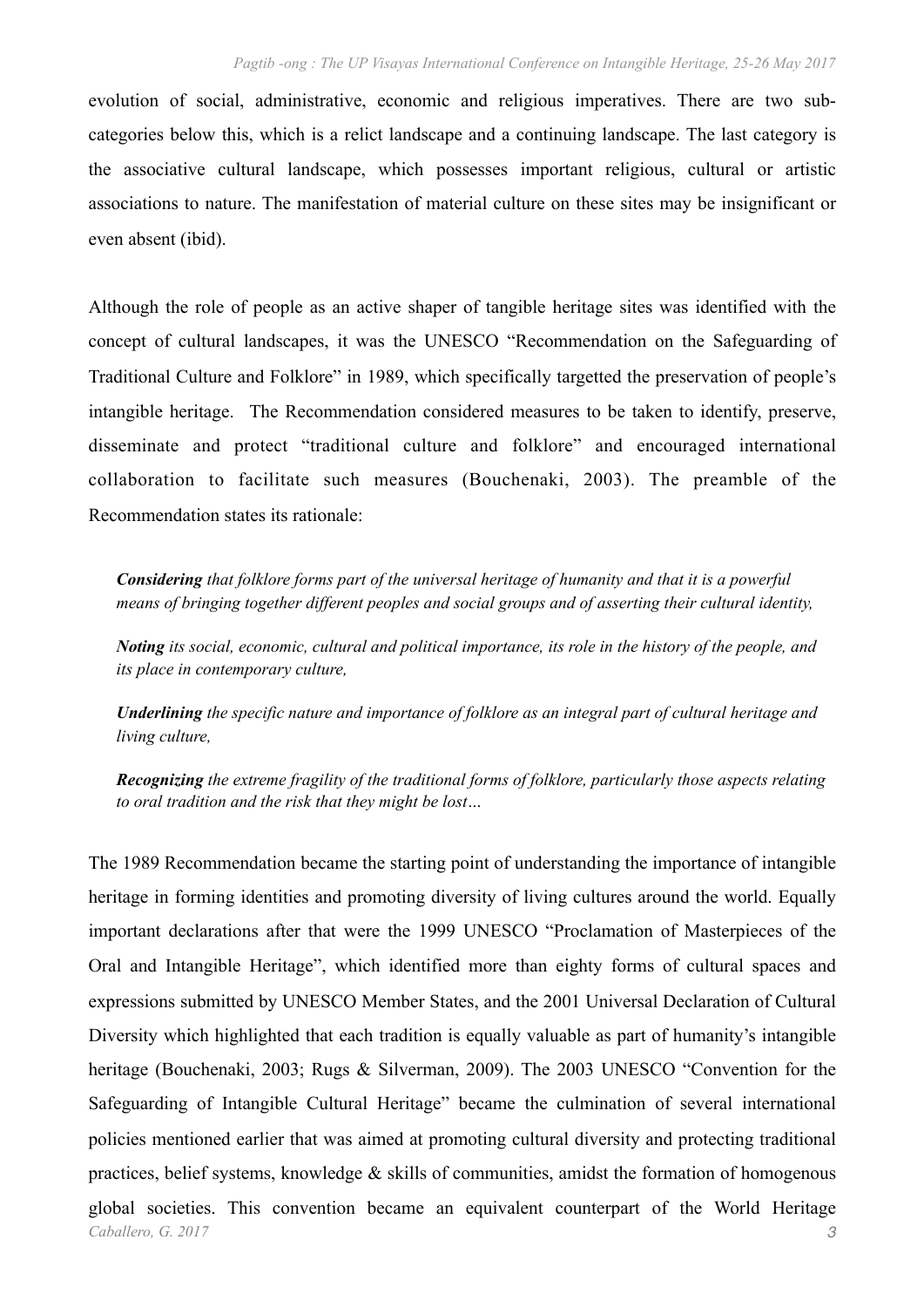Convention, which identifies global representative lists, lists which highlight the need for urgent safeguarding, creates international cooperation, and provides assistance mechanisms to State Parties that need such support.

### **INTANGIBLE HERITAGE & CULTURAL LANDSCAPES**

The recognition of intangible heritage paved the way for a global thrust of protecting living traditions and promoted a bottom-up approach where there is an envisioned active involvement of local communities in identifying and protecting heritage sites. For World Heritage Sites in particular, such connections to intangible heritage are reflected under two inscription criteria. The first is *criterion iii*, which states that sites that "*bear a unique or at least exceptional testimony to a cultural tradition or to a civilization which is living or which has disappeared*" can be a World Heritage Site (UNESCO, 2008). Sites inscribed under this criterion are mainly archaeological sites or cultural landscapes. For example, several sites in Muharraq City, Bahrain serves as a testimony to the glory of the pearling industry which flourished in the city from the 2nd century to the 1930s at the Persian Gulf. Another example is the Konso highlands in Ethiopia, which is a cultural landscape that contains stone walled fortified settlements which are still used by the Konso people up to this day. The Konso have a continuing social practice of erecting stone or wooden stele (columnar decorated slabs) to commemorate ancestors, heroes and fighters (Assoma, 2010). Lastly, the Sacred Kaya Forests are protected sites in Kenya that are revered as the abode of ancestors. The forests are seen as integral part of the Mijikenda peoples' identity.

Another World Heritage criterion associated with intangible heritage is *criterion vi*, which states that sites which are *"directly or tangibly associated with events or living traditions, with ideas or*  with beliefs, or with and literary works of outstanding universal significance" can be inscribed on the World Heritage List (UNESCO, 2008). Examples of these sites are the Coffee Cultural Landscapes of Colombia inscribed for its tradition of collaboratively farmed coffee cultivation, some of which are farmed at difficult mountain conditions; the Vatican City, which is directly linked with the history of Christianity and is a well known religious pilgrimage centre for Catholics; and Mount Fuji in Japan, which is inscribed as a continuing source of inspiration for poets, prose and works of art since ancient times.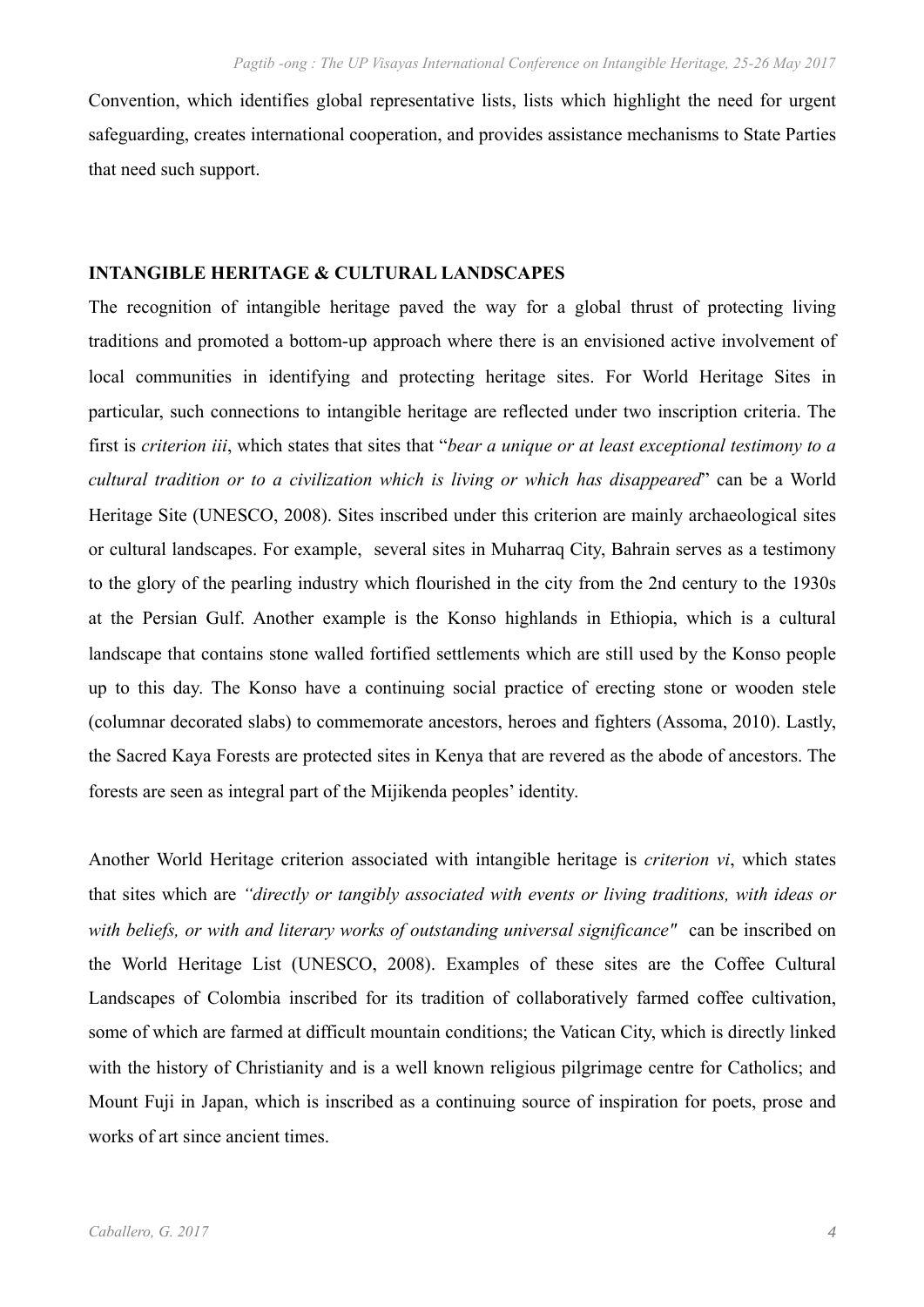There are links between intangible heritage and identity which are recognisable in cultural landscapes (Caballero, 2015). This paper will discuss in greater detail three World Heritage Sites in Asia that have intangible heritage which have been identified by the State. Some of the ICH elements identified have been included to the Representative List of the Intangible Cultural Heritage of Humanity while others are recognised in the national or local registers. These examples will illustrate different types of connection between the intangible heritage, cultural landscapes and the identity of particular groups of people.

#### *Intangible Cultural Heritage, Cultural Landscapes and Indigenous Identity*

The identity and intangible heritage of many indigenous peoples have a direct connection to the cultural landscapes they derive their meanings from. Ken Taylor (2008) believes that the landscape is the repository of intangible values and human meanings that nurture the existence of people. It serves as the nerve centre of personal and collective memories and are inseparable to cultural identity. The Rice Terraces of the Philippine Cordilleras, for example, is directly linked to the formation of cultural practices of the Ifugao people who have resided there for the last 2,000 years. The site was the first cultural landscape that was inscribed to the World Heritage List in 1995 and it represents the harmonious blending of the physical, social, cultural, economic, religion and political environment of the Ifugao. The rice terraces is a living landscape that serves as a testimony to a sustainable and communal system of rice production in the mountain region. There are five inscribed clusters designated as World Heritage, which are the Nagacadan terraces, the Hugduan terraces, the central Mayoyao terraces, the Bangaan terraces, and the Batad terraces. These terraced pond fields are composed of stone or mud walls carefully crafted to the natural terrain of the hills and mountains, and they contain an elaborate irrigation and farming system, which is attuned to the existing biological resources of the agro-ecosystem. Aside from its World Heritage recognition, the intangible heritage of the Ifugao have been recognised in other UNESCO registers (Caballero, 2016).

Two ICH elements have been recognised as part of the Representative List of Intangible Cultural Heritage of Humanity. The first element is the Hudhud epic chants inscribed to UNESCO in 2008. *Hudhud* is a manner of chanting an epic performed by women, which predominantly describes Ifugao wealth, love, marriage and heroism (Peralta, 2012). There are at least two hundred narratives, and they are chanted on four occasions: weeding the fields, during the rice harvest, during wakes and re-burials where bones of the dead are venerated. The second element is the *Caballero, G. 2017 5*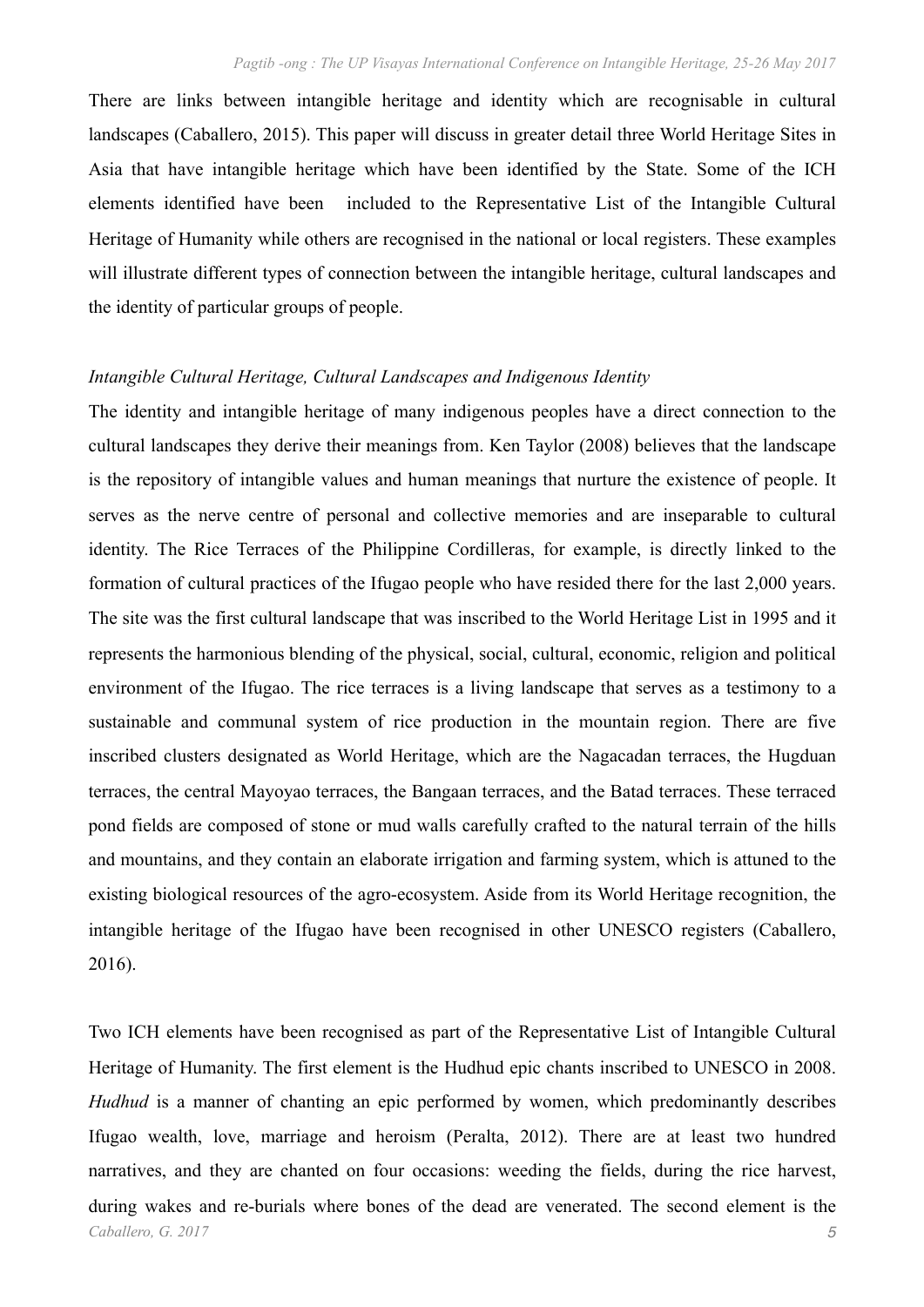tugging ritual of *punnuk,* which was part of a transnational inscription of tugging rituals from the Philippines, South Korea, Vietnam and Cambodia. The tugging rituals were included in the Intangible Cultural Heritage List in 2015. This ritual activity *(huowah)* has three parts and is observed after the completion of rice harvest (Respicio, 2013). The first part is the *baki*, which is a ritual divination presided by the village priest using 3-5 chickens or a pig as a sacrifice. The second part is the *inum*, which is a communal drinking of rice wine. The third part, the punnuk, happens the day after, in which able bodied men from three communities would participate in a tug-of-war at the embankment of the Hapao river and compete with opposing or rival communities. Such activities strengthen community sportsmanship and celebrate the bounty of the harvest season.

Other intangible heritage of the Ifugao such as the *Alim* epic chant, death rituals such as *Pu'al, Bogwa* and *Him'ung*, the *Uhag* ritual, the prestigious wedding ritual *Uyauy*, the prestigious *Hagabi* rites, several agricultural and harvest rites, and the meat sharing system called the *Hamboki'an* have been documented by the National Commission on Culture and the Arts together with the UNESCO International Information and Networking for Intangible Cultural Heritage in the Asia-Pacific (ICHCAP) (Peralta, 2012). All these are part of a bigger investigation of intangible heritage, not only of the Ifugao, but of other cultural communities in the country and covers all the five domains of cultural expressions.

The review done by Fernanado Zialcita (2015) highlighted serious threats to the cultural landscape's long term viability due to the diminishing desire of many Ifugao people to practice their cultural traditions. This is due to several factors, including social change brought about by the eradication of pagan beliefs, changing educational aspirations, loss of traditional knowledge of farming and building techniques, participation to the market-based economy in lowland areas and outward migration of younger people. Understanding how to preserve both tangible and intangible heritage in the Cordilleras need to look at sustainable incentives that would strengthen the cultural practices of the Ifugao. Strategies should be linked with traditional farming methods, which will benefit the long term health of the cultural landscape, and may also affirm the cultural identity of the cultural community.

# *Intangible Cultural Heritage, Cultural Landscapes and National Identity*

Laurajane Smith, a well known proponent of Critical Heritage Studies, identified that the act of experiencing a place is also an act of heritage. Cultural landscapes provide a setting and a sense of *Caballero, G. 2017 6*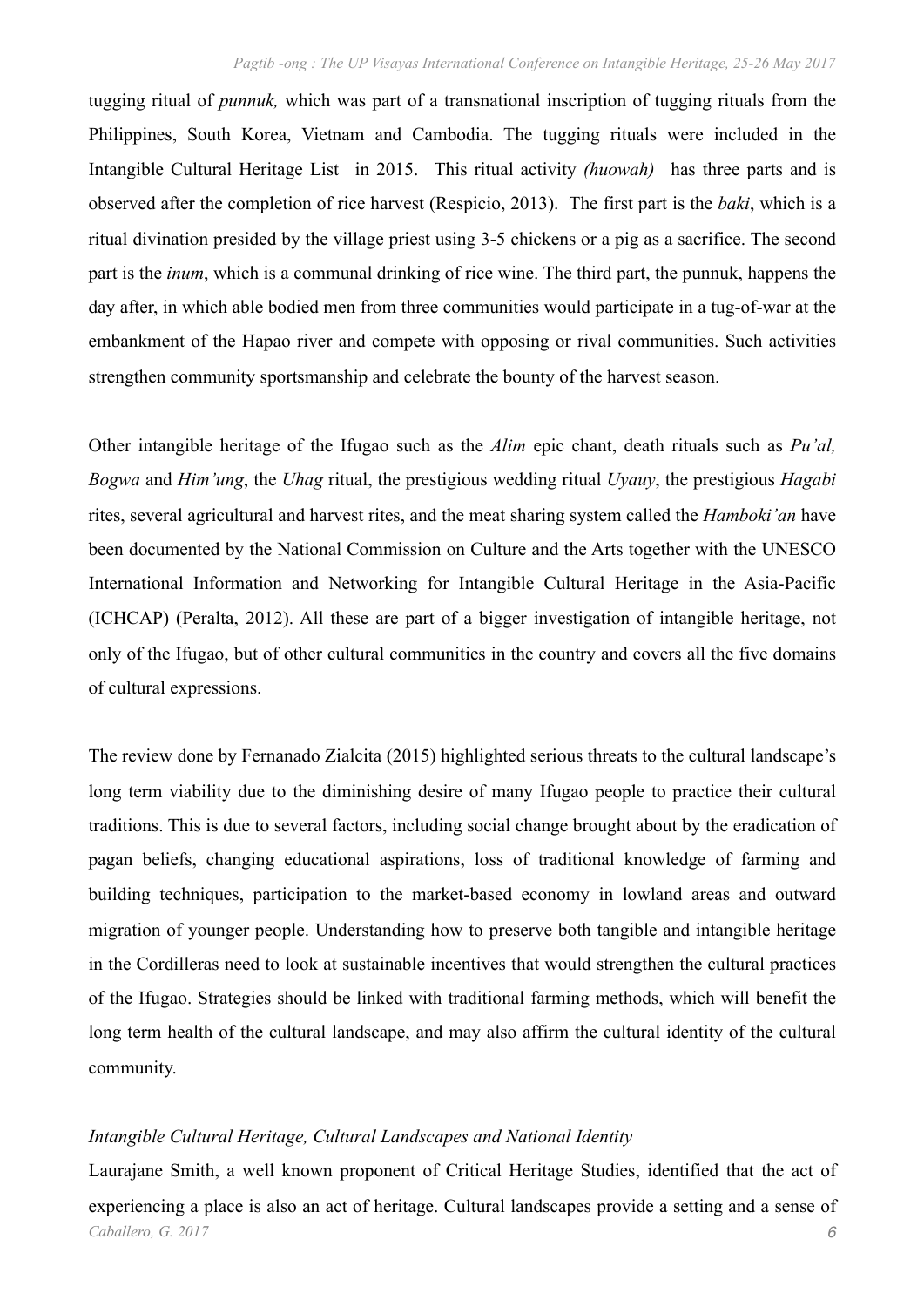occasion for people to pass on and receive cultural meaning, memories and knowledge, even if the place does not serve as the usual domain of the people who associate with the site (Smith, 2006). The landscape can serve as an embodiment of a larger shared memory, a place of remembering and of performance to connect with a particular national identity. This type of connection between a cultural landscape and intangible heritage is reflected in Orkhon Valley, Mongolia. Orkhon Valley is a cultural landscape that was inscribed to the World Heritage List in 2004. The site covers vast grasslands which was the home of successive nomadic cultures from prehistoric times, which eventually became the centre of the Mongol Empire led by Genghis Khan in 1220 AD. Contained within the 120,000 hectares of grassland are a number of archaeological remains of the empire that linked East and West across the Eurasian landmass. The site is associated with the strong culture of nomadic pastoralism that is highly regarded in Mongolian life, and is considered as a noble way of living in harmony with the land.

Nomadic pastoralism is central to the significance of Orkhon Valley. As an organically formed cultural landscape that was crafted over centuries of nomadic life, it has greatly defined the Mongolian lifestyle not just inside the World Heritage Site, but also the entire country (Caballero, 2014). Several ICH elements in Mongolia are part of the Representative List of Intangible Cultural Heritage of Humanity, which celebrate such a lifestyle. For example, the traditional craftsmanship of the Mongolian *Ger* and its associated customs was inscribed in the Intangible Cultural Heritage List in 2013. It showcases the various traditional enterprises of wood carving, painting, sewing, and felt making that are part of creating the round structure of the portable home. *Naadam*, the Mongolian national festival celebrated from the 11th to the 13th of July every year was also inscribed in the Intangible Cultural Heritage List in 2010. This festival focuses on three traditional games - horse racing, archery and wresting, all of which are intrinsically connected to the military preparations of nomadic Mongols training for battle. The performances of *Khöömei* overtone singing, the traditional folk song of *Urtiin duo* and the Mongolian epic *Mongol Tuuli*, which is regarded as the living encyclopaedia of Mongolian oral traditions are performed during social events like the *Naadam*. The three ICH elements are also included in the Intangible Cultural Heritage List.

Many of these knowledge associated with nomadic life is unfortunately disappearing in Mongolia. Historically and until the 1990s, Mongolian pastoralism was carefully defined, structured with a system of user–rights and mobile system of land–use (Sneath, 2000). Starting the 1990s, when *Caballero, G. 2017 7*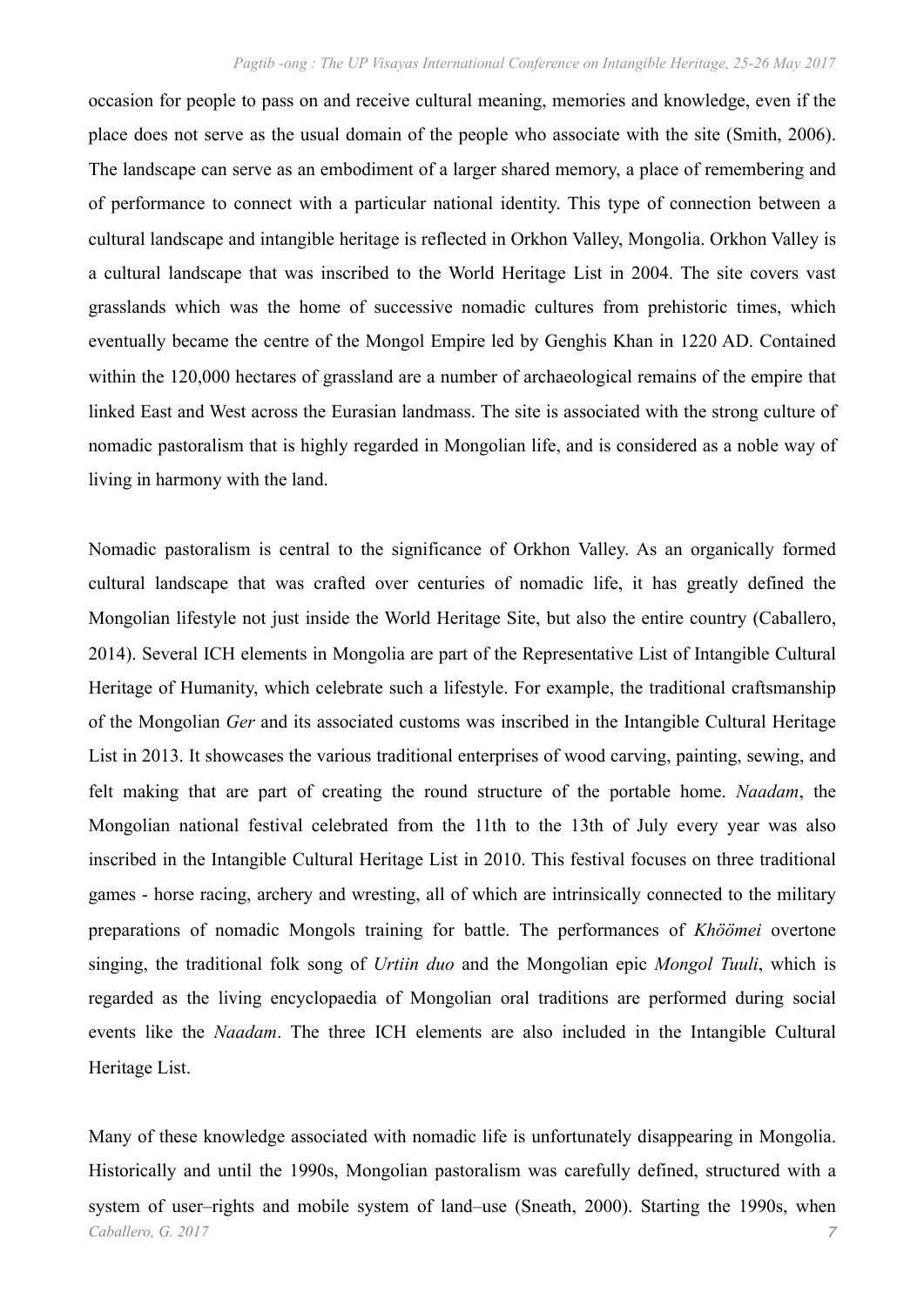Mongolia became a democratic country with a free-market economy, there was a shift from pastoral life to commercial herding. Herding cooperatives were removed and collective assets were privatised, which had long lasting impacts to the traditional herding regulations, which eventually created a decline to long distance trancehumance and seasonal movement of pastoralists (Caballero, 2014). Many people also decided to live in cities and many of the nomadic cultural practices were no longer considered as important activities needed for daily life.

With the rapid changes in society and shifts in living patterns of younger generations, documenting cultural practices and identifying traditional bearers was important in protecting Mongolia's intangible heritage. In 2011, the Mongolian National Commission for UNESCO concluded a study that elaborated the national inventory of Intangible Cultural Heritage. It highlighted 88 ICH elements which formed part of the country's national representative list of intangible heritage. The study also identified 35 individuals with high-level skills and were acknowledged as official intangible cultural heritage bearers (IRCI, 2011; UNESCO Mongolia, 2009). This process helped the national government of Mongolia as it expanded its network of experts and stakeholders, and it created permanent operational mechanisms and information system for documentation, while involving the public around different parts of the country (ibid). Notably, Mongolia has constantly updated its Representative List of Intangible Cultural Heritage of Humanity, with one new element incorporated to the list each year since the completion of the project.

# *Intangible Cultural Heritage, Cultural Landscapes and Hybrid Identity*

There are cultural landscapes that represent the intangible heritage of people with hybrid (mixed or hyphenated) identities. Hybridity in this context, refers to what Nikos Papastergiadis (1997) defines as the open acknowledgement that identities are constructed through the negotiation of differences, while acknowledging the presence of gaps, contradictions and fissures. These identities capture the cultural values of different distinct cultural groups, combining several sets of values. Cultural landscapes that represent migrant or hyphenated histories have layered meanings derived from the identities of different groups of people. These places contribute to the diversification of cultural expressions and transforms societies while multiplying knowledge of receiving societies (Susemihl, 2012). The Macao Special Administrative Region and its historic centre is an example of this, showing the influence of both Eastern and Western cultures reflected in the urban fabric and its people.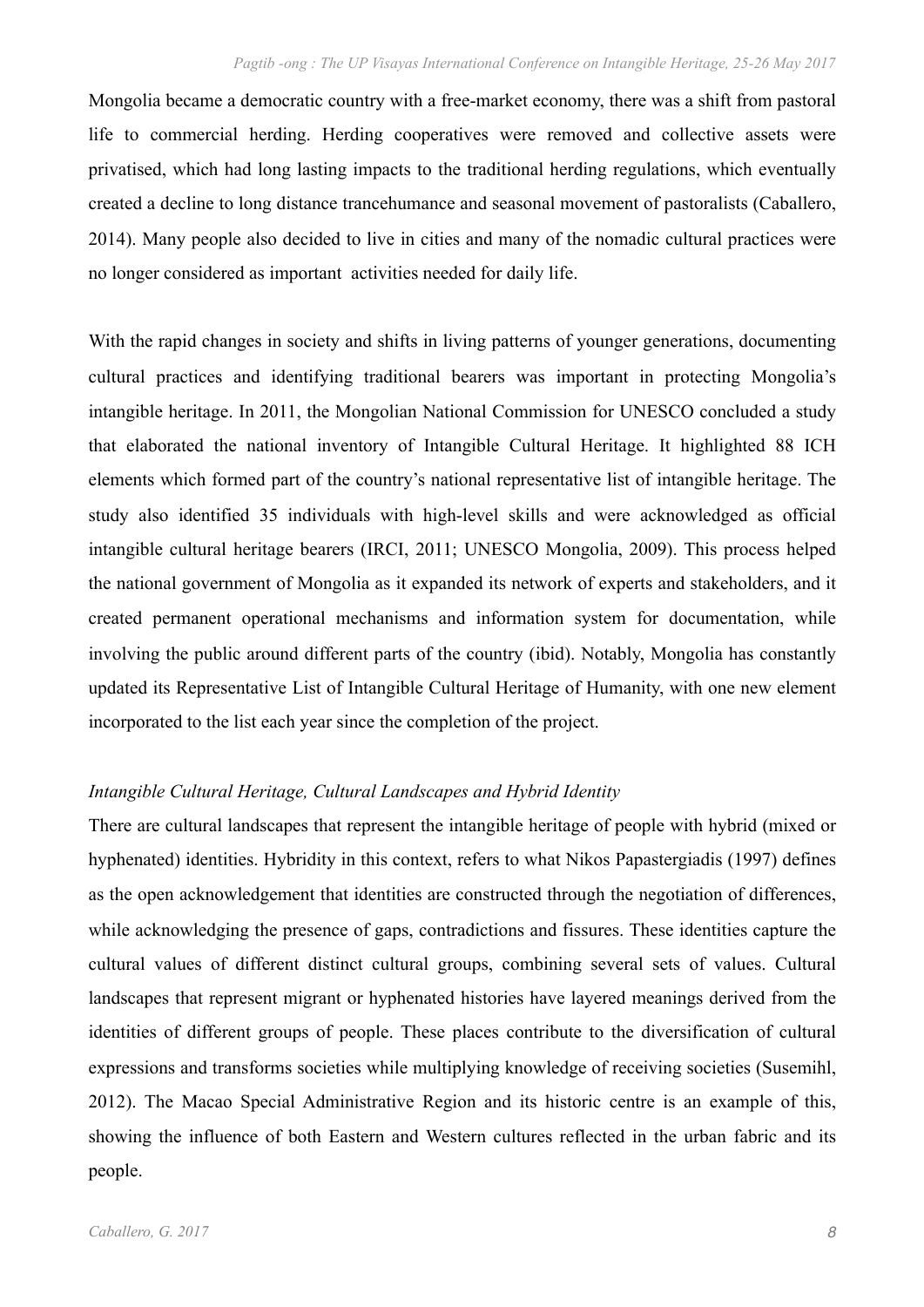Macao is a strategic port city with over 400 years of history of Portuguese and Chinese interchange. It is a testimony to the first and still continuing encounter between China and the West, bringing about international trade in the region. Within its historic centre are streets, religious, residential and public Chinese and Portuguese buildings reflecting the mixing of the East and West showing a unique social, religious, cultural and urban mixture. The ensemble of twenty-two buildings and public spaces representing the old trading port city was inscribed as part of the World Heritage List in 2005. As a political entity, Portugal transferred Macao's sovereignty back to China in 1999, which changed the economic priorities of the city from a port city to an entertainment and casino hub. Currently, the city's historical significance has been overshadowed by its casino industry and a number of its older buildings have been demolished, while the building façades are maintained as empty shells of their previous forms (Pereira & Caballero, 2016). The tension between purposeful construction of historic-looking façades to create 'Vegas in Asia' casinos versus the rampant demolition of Macao's older townscape, rich with Eastern and Western influences while protecting the *Spirit of Place* is a topic of great debate in the city (Imon et al, 2008) .

In terms of the culture of Macao, the centuries of intermingling between the Chinese (mostly Cantonese) and Portuguese have produced a unique culture known as the Macanese. Loosely defined, the Macanese are offsprings who were born from interracial marriages between the Portuguese and local Chinese (Noronha & Chaplin, 2012). Their unique culture is anchored in several cultural practices: they are born in Macau, believe in the Catholic faith and they have a linguistic knowledge with the Portuguese-based creole, called the *Patuá* (ibid). There is limited research about the culture of the Macanese and the *patuá* is considered to be an endangered language because of the switch of many Macanese to Cantonese and English as the lingua franca. UNESCO has even classified *patuá* as a "critically endangered" language, with only 50 remaining fluent speakers, as documented in 2000 (Carvalho, 2015).

The government body mandated to protect the heritage of Macao is the Cultural Affairs Bureau. The bureau is in charge of implementing the Cultural Heritage Protection Law of 2013, which protects both cultural heritage and intangible heritage and provides mechanisms for inventory formulation and emergency protection (Cultural Affairs Bureau, 2017). For the moment, the bureau has identified ten ICH elements of which, in 2012, two cultural practices of the Macanese people have been included in the local list: the Patuá Theatre and the Macanese Gastronomy. The theatre performances capture the unique characteristics of patuá and provides satires and comedies *Caballero, G. 2017 9*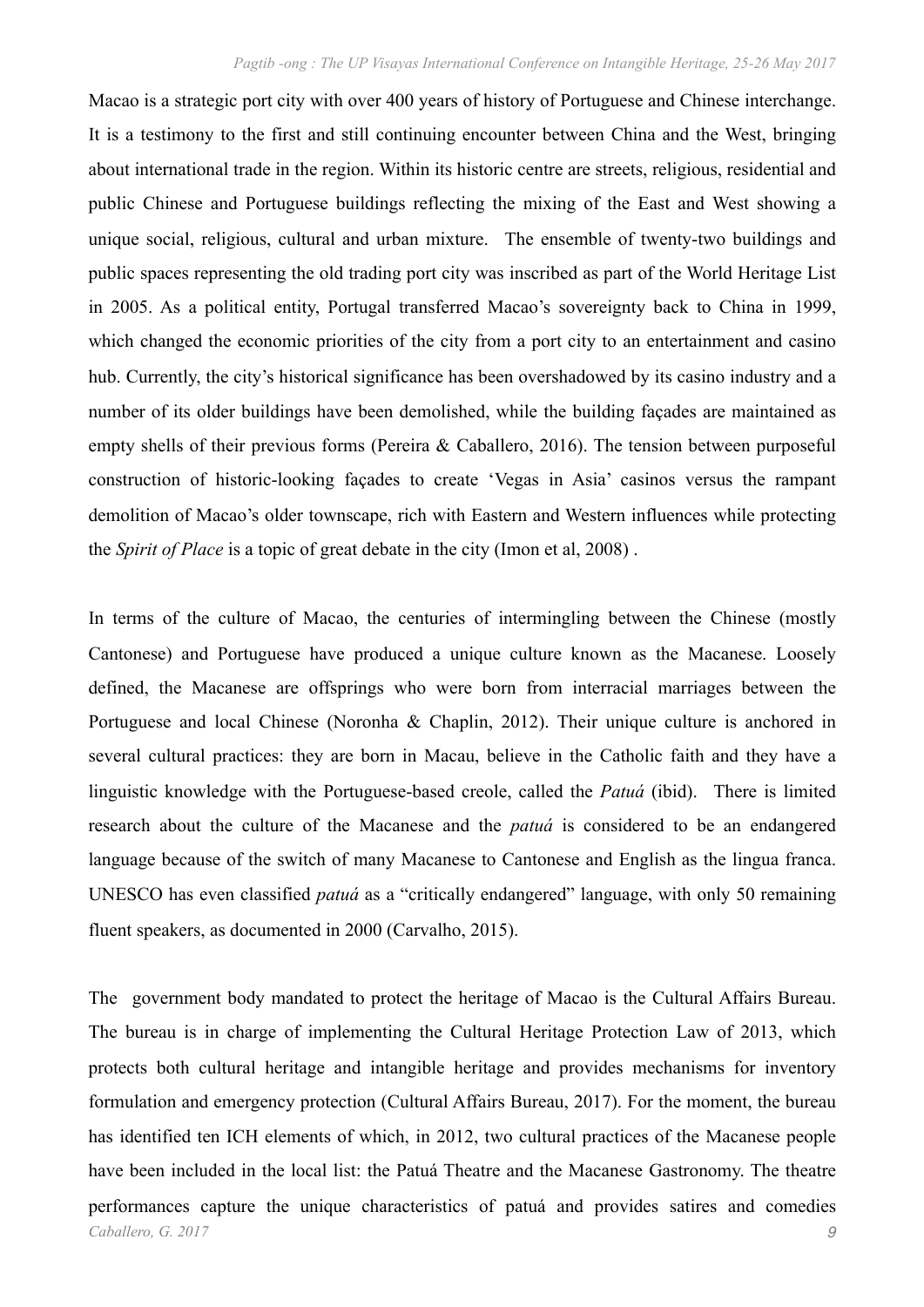pertaining to prevailing social issues. It is considered a favourite pastime for many local residents and articulates the sentiments of the Macanese to their homeland of Macao (ibid). On the other hand, the Macanese Gastronomy, which is a fusion cuisine based on Portuguese cooking methods, is widely recognised. It incorporates African, Malaysian, Indian and local Chinese methods of cooking to produce a unique taste that is the by-product of the sailing culture developed in Macao. Techniques such as baking, roasting and grilling are incorporated, and materials such as coconut, turmeric, cinnamon and milk are used, which is not typical of Chinese cooking.

Macanese culture and the urban fabric of Macao is slowly changing. The traces of intangible and cultural heritage brought about by the interchange of people from the east and west are now being replaced with new forms - English and Cantonese, serving as the new lingua franca and casinos with faux European (Venetian, Lisboa, Parisian, etc) or replicated facades are changing the historical urban landscape of the city. Although intangible cultural assets such as food and gastronomy can easily be passed on to future generations through recipes and oral transmission, other aspects of intangible heritage should also be identified to celebrate the unique character of Macao. Knowledge on hybrid construction techniques and unique architectural expressions can help conserve the urban fabric and the World Heritage Site, while deeper study of patuá can highlight the contemporary Macanese world view and migrant history. It is important for heritage practitioners to map the interconnected histories, migrant identities and rich heritage values to understand the hybrid narratives that are part of the unique character of Macao. Using holistic mapping tools will help present-day Macau to be understood and better managed (Pereira & Caballero, 2016).

# **CONCLUSION**

This paper provided historical references to the development of the concept of intangible heritage in the last several decades. It shows the starting point of intangible heritage as a concept intertwined with cultural heritage, which has moved away from monumental expressions of architecture to people-oriented expressions. Several examples in the World Heritage List have been identified which shows the presence of intangible heritage in cultural heritage sites. The history of intangible heritage also indicates that the changing global politics drive the understanding and priority of heritage, as seen in the formation of various international policies and conventions of culture. Cultural landscapes, the combined works of nature and man, serve as the meeting point of tangible and intangible heritage. Currently, there are signs of shifting perception on heritage studies which situates the identification and safeguarding of heritage as part of political discourse, embedded in *Caballero, G. 2017 10*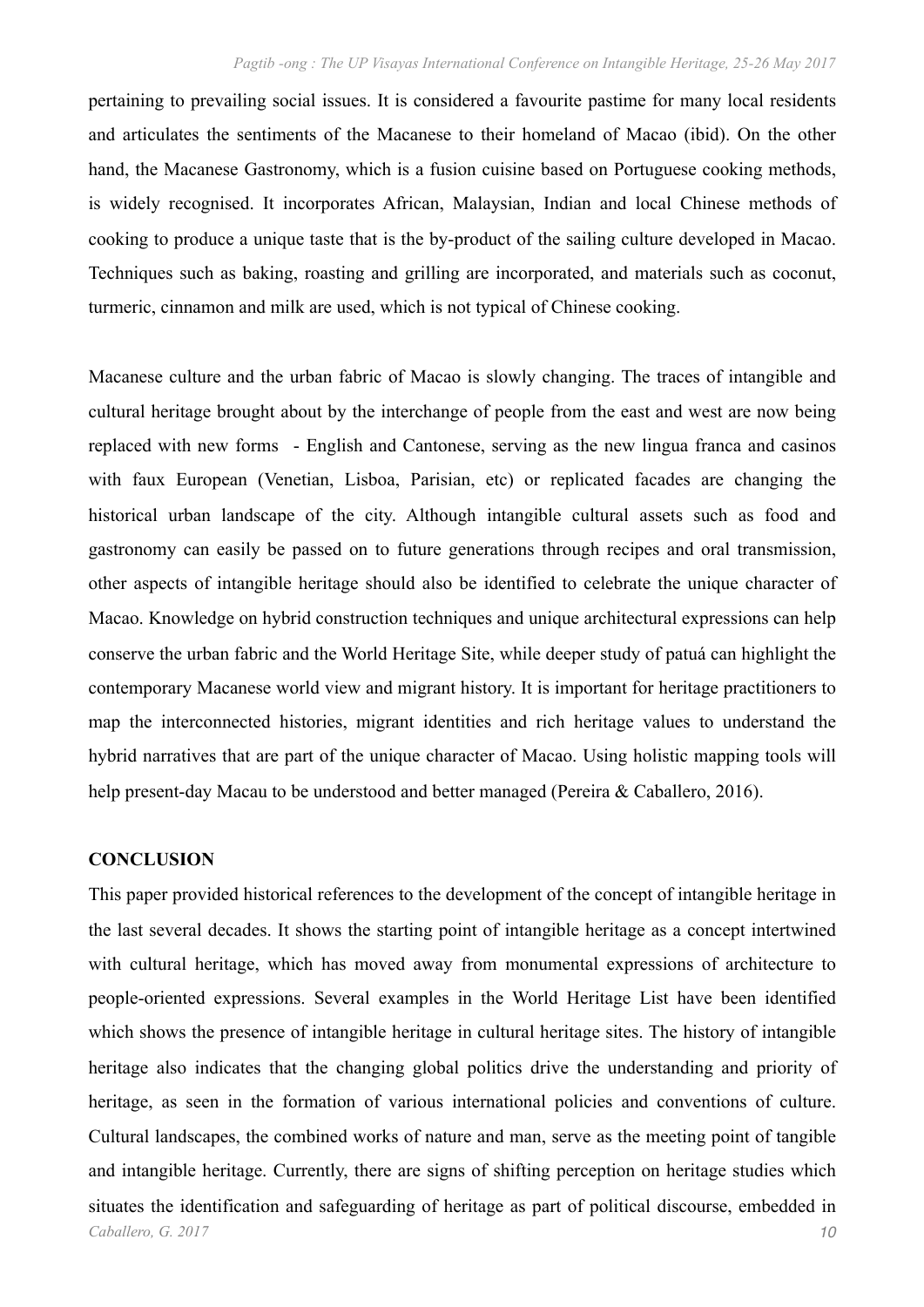society's web of power relations. Those whose cultures are seen as more important are saved and protected, while those cultures who are in the fringes of society are deliberately or unintentionally forgotten.

The rice terraces of the Cordilleras, the Mongolian pastoral lands and the historic centre of Macao show different types of interconnected relationships between intangible heritage, cultural landscapes and identity. Some cultural landscapes resonate with particular cultural communities who are traditional owners of the land, much like what is seen with the Ifugao people of the Cordilleras. Other landscapes reinforce a feeling of belonging to a national identity, similar to how Mongolians connect to with pastoral lands and the perceived noble way of nomadic living. There are also places that show the character of hybrid identities, reflecting the layered history of people from mixed societies, much like what is seen in the Macao. All these examples are affected by globalisation, where economic needs, ways of living and value systems are different from traditional ways of life. In the Cordilleras, the changing lifestyles of the Ifugaos have directly created a decline on the agricultural practices crucial to the preservation of the rice terraces. While the free market economy that Mongolia embraced when it became a democratic country changed the patterns of traditional pastoralism. This made people start to forget the rich intangible heritage related to the cultural practice of pastoral nomadism. The return of Macao to China in 1999 and the push for economic development through casinos have promoted architectural façadism over preserving traditional architectural built forms, influenced by the cultural interchange of the East and West.

This paper highlights that cultural identity is central to the discourse of heritage, both in its tangible and intangible forms. Heritage represents the underlying norms and values of society, which manifests as cultural practices, built forms and systems of harnessing the land. As Marie-Theres Albert (2006) opines, heritage has the function of creating, maintaining and forming identities and destruction of tangible heritage and disregard of intangible heritage accompanies the destruction of identities. In order to sustainably safeguard heritage, it is important for researchers and practitioners to engage in interdisciplinary thinking to holistically analyse heritage in all its forms as part of a system integrated to the different aspects of cultural life. Collaborations from different disciplines can help shed new light and meanings to the diverse lives of people around the world.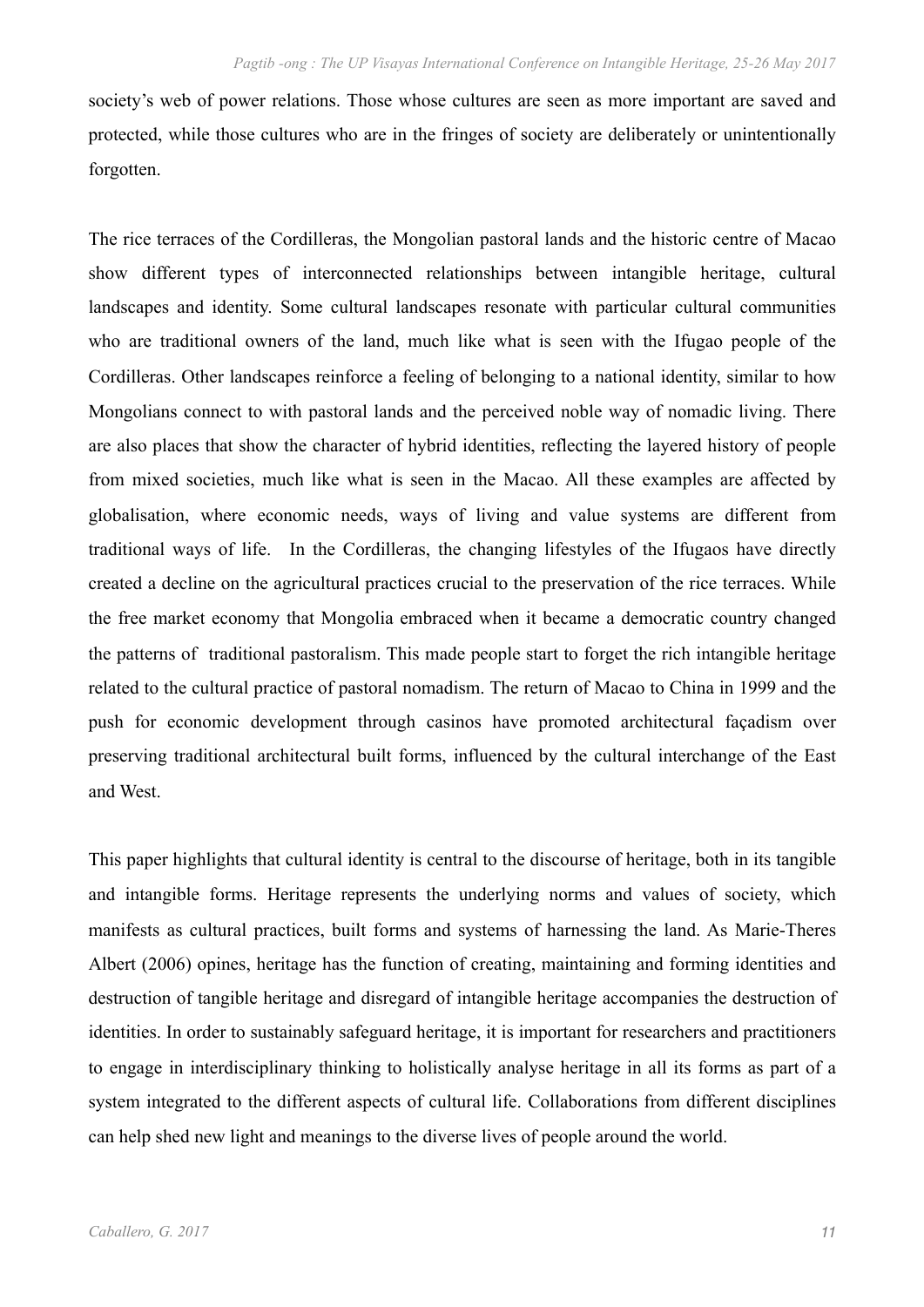# **REFERENCES**

Albert, M.T. (2006). Culture, heritage and identity. In: *Perspektiven des Welterbes - Construction World Heritage.* Frankfurt am Main, IKO - Verlag für Interkulturelle Kommunikation., Albert, M.T. and Gauer-Lietz, eds.

Assoma, A.A.(2010). *The "Heritagization" of Konso Cultural Landscape.* [Dissertation] London School of Economics and Political Science.

Bouchenaki, M. (2003). *The interdependency of the tangible and intangible cultural heritage.* [Conference Paper] 14th ICOMOS General Assembly and International Symposium: 'Place, memory, meaning: preserving intangible values in monuments and sites', 27 – 31 oct 2003, Victoria Falls, Zimbabwe.

Caballero, G. (2014). *Identifying Possible Solutions for Preserving Pastoral Nomadism in Mongolia.*  [Paper] Brandenburg University of Technology Cottbus-Senftenberg.

Caballero, G. (2015). *[Recent Discussions on Cultural Landscapes in the Philippines.](http://iflaonline.org/2015/06/recent-discussions-on-cultural-landscapes-in-the-philippines/)* International Federation of Landscape Architects, 22 June 2015.

Caballero, G. V. (2016). [A review of books on the dynamics of urban development and heritage in Asia](http://www.emeraldinsight.com/doi/full/10.1108/JCHMSD-03-2016-0021), [Comparative Book Review] *Journal of Cultural Heritage Management and Sustainable Development,* 6 (1).

Carvalho, R., (2015). *Macau: The Rise and Fall of an Empire?* [online] South China Morning Post. Available at:<http://multimedia.scmp.com/macau/>. [Accessed 15 May 2017].

Cultural Affairs Bureau, (2017). Intangible Heritage. [online] Instituto Cultural do Governo da R.A.E de Macau [online] Available at: [\[http://www.culturalheritage.mo/en/detail/2264](http://www.culturalheritage.mo/en/detail/2264)] [Accessed 10 May 2017].

Imon, S. S., Distefano, L. D., Lee, H.Y. (2008) *Preserving the spirit of the historic city of Macao: Complexity and Contradiction(s).* [Conference Paper] 16th ICOMOS General Assembly and International Symposium: 'Finding the spirit of place – between the tangible and the intangible', 29 sept – 4 oct 2008, Quebec, Canada.

IRCI, (2011). *The Training Course for Safeguarding Intangible Cultural Heritage.* [online] International Research Centre for Intangible Cultural Heritage in the Asia-Pacific Region. Available at: [http://www.irci.jp/](http://www.irci.jp/Publication_and_Documentation/reports/seminar_01022011.html?searched=mongolia&advsearch=oneword&highlight=ajaxSearch_highlight+ajaxSearch_highlight1) Publication and Documentation/reports/seminar 01022011.html [Accessed 20 May 2017].

Koo, B. H.M. (2004). *The survival of an endangered species: The Macanese in contemporary Macau.* [Dissertation] Western Sydney University.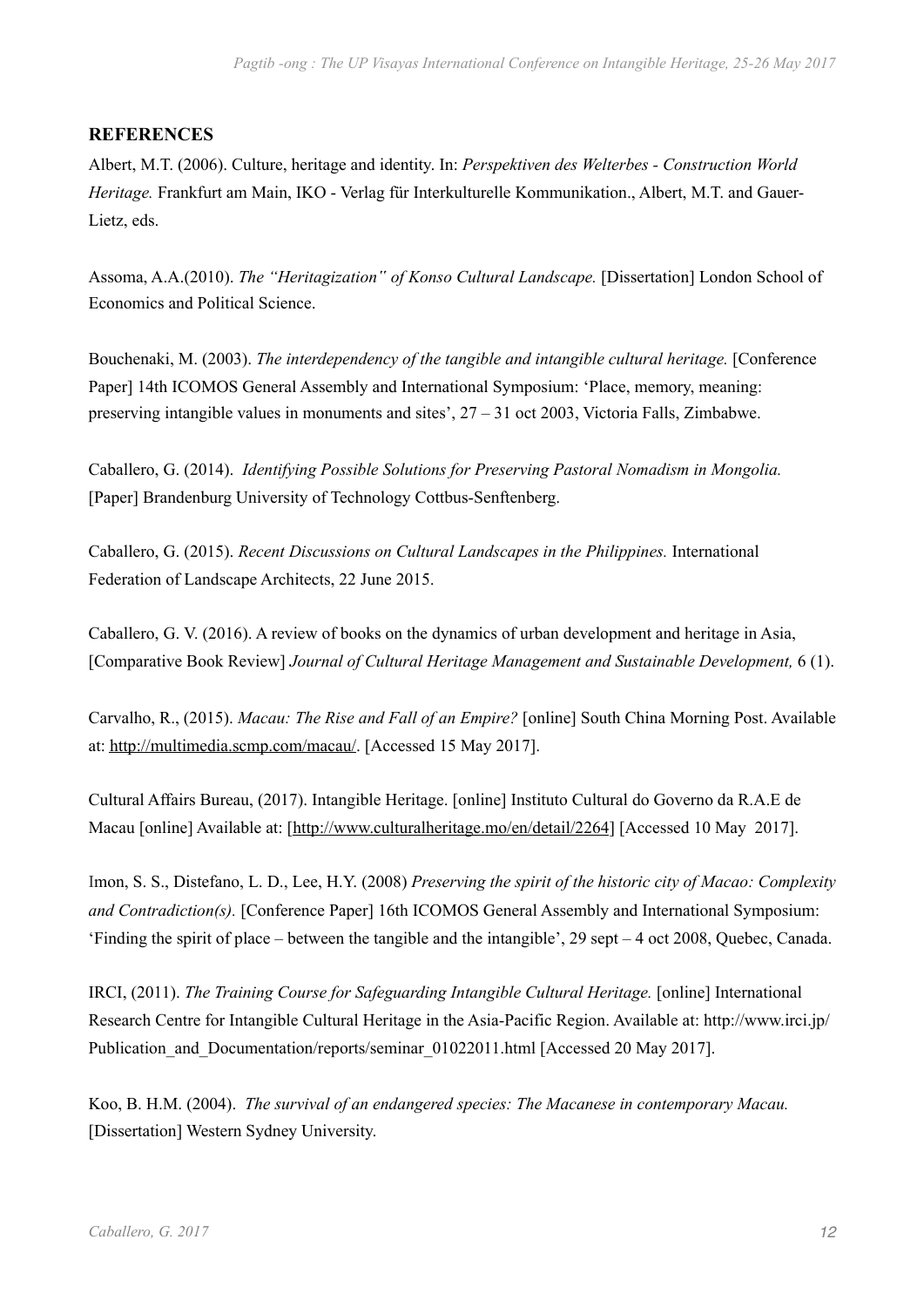Noronha, M. A., Chaplin R.I. (2012). *Preserving and Interpreting Intangible Cultural Heritage in an Ethnolinguistic Community: The Case of Portuguese Language, Patois, and Creole in Macau.* US-China Foreign Language, 10,(9). pp. 1538-1546.

Papastergiadis, N. (1997). *Tracing Hybridity in Theory*, In: Debating Cultural Hybridity: Multi- Cultural Identities and the Politics of Anti-Racism, Pnina Werbner and Tariq Modood, eds., London: Zed, pp.257-81.

Peralta, J. T. ed. (2012). *Pinagmulan: Enumerations from the Philippine Inventory of Intangible Cultural Heritage.* [online] International Information and Networking Center for Intangible Cultural Heritage in the Asia-Pacific Region. Available at: [<http://www.ichcap.org/eng/ek/sub3/sub1.php>] [Accessed 8 May 2017].

Pereira, M., & Caballero, G. (2016). *[Challenges of the Casino and Historic City of Macau: Preserving](http://iflaonline.org/2016/03/challenges-of-the-casino-and-historic-city-of-macau-preserving-heritage-amidst-the-creation-of-stage-set-townscapes/)  [heritage amidst the creation of stage-set townscapes.](http://iflaonline.org/2016/03/challenges-of-the-casino-and-historic-city-of-macau-preserving-heritage-amidst-the-creation-of-stage-set-townscapes/)* International Federation of Landscape Architects, 14 March 2016.

Respicio, N. A. (2013). *Punnuk: Closing the Harvest Season with the Tug-of-War along the River Hapao*. [online] International Information and Networking Center for Intangible Cultural Heritage in the Asia-Pacific Region. Available at: [\[http://www.ichcap.org/eng/ek/sub13/pdf\\_down/2013\\_s/02-3.Punnuk.pdf](http://www.ichcap.org/eng/ek/sub13/pdf_down/2013_s/02-3.Punnuk.pdf)] [Accessed 19 May 2017].

Ruggles, D. F., Silverman, H. (2009). From tangible to intangible heritage. *Intangible heritage embodied*. Springer New York, pp. 1-14.

Smith, L. (2006). *Uses of Heritage*. London: Routledge.

Sneath, D. (2001). Notions of rights over land and the history of Mongolian pastoralism. *Inner Asia,* 3(1), pp. 41-58.

Susemihl, G. (2012). Transnational and Transcultural Movements and World Heritage. *World Heritage and Cultural Diversity*, D. Offenhäßer, W. Zimmerli, M.T. Albert, eds., pp.50-58.

Taylor, K. (2008). *Landscape and Memory: cultural landscapes, intangible values and some thoughts on Asia.* [Conference Paper] 16th ICOMOS General Assembly and International Symposium: 'Finding the spirit of place – between the tangible and the intangible', 29 sept – 4 oct 2008, Quebec, Canada.

UNESCO, (2008). *Operational Guidelines for the Implementation of the World Heritage Convention*. UNESCO Paris, January 2008.

UNESCO Mongolia. (2009). *Country Report: Mongolia, Safeguarding of the Intangible Cultural Heritage of Mongolia.* [online] Asia Pacific Database on Intangible Cultural Heritage. Available at:[\[http://](http://www.accu.or.jp/ich/en/training/report.html) [www.accu.or.jp/ich/en/training/report.html](http://www.accu.or.jp/ich/en/training/report.html)] [Accessed 12 May 2017].

*Caballero, G. 2017 13*